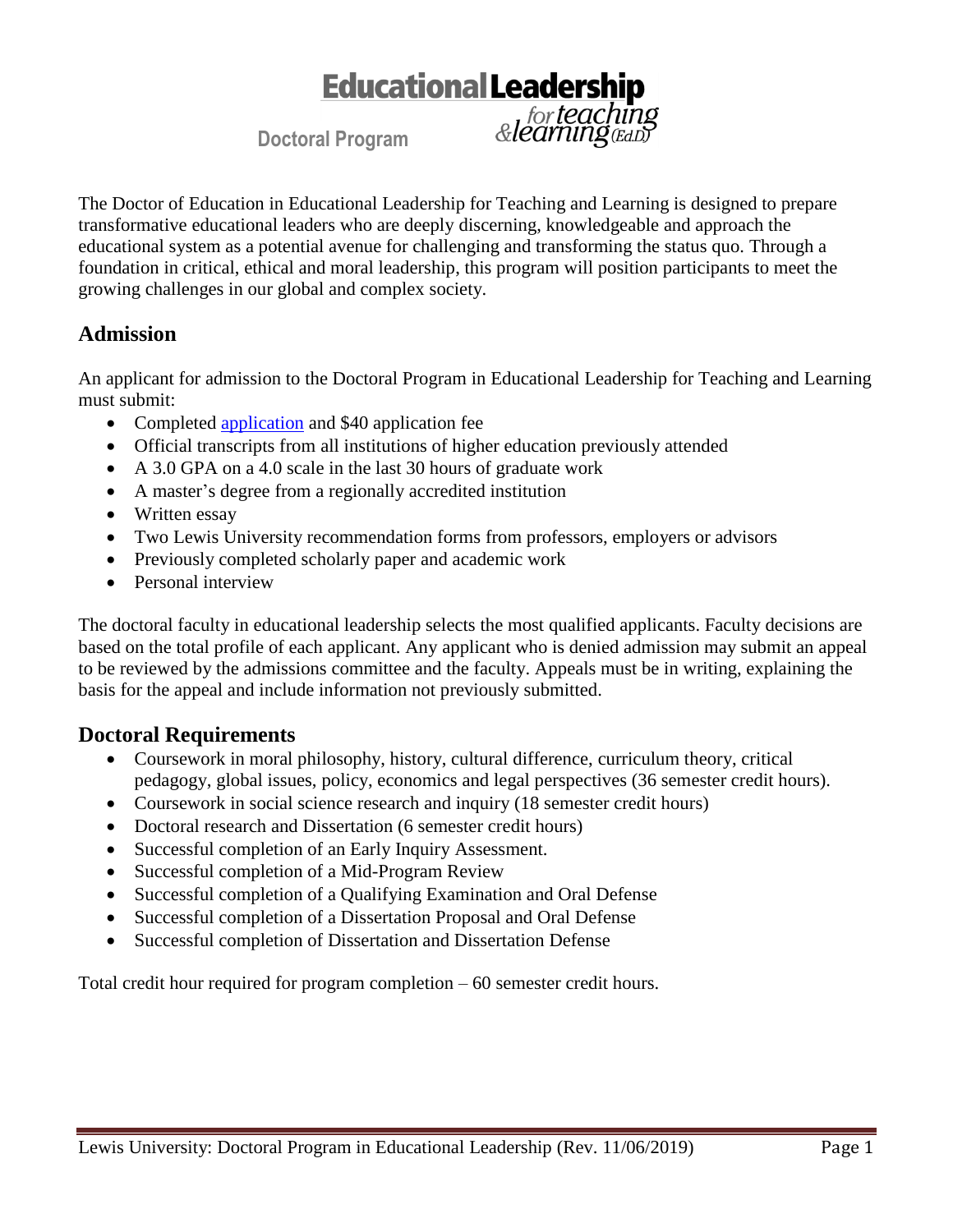# **Academic Policies**

# *Grade Point Average*

All students must maintain a 3.0 grade point average (on a 4.0 scale). Any student whose GPA falls below a 3.0 for two consecutive semesters will be dismissed from the program.

# *Transfer Credit*

No credit hours from other institutions are accepted due to the unique and explicit orientation of this doctoral program.

# *Life Experience Credit*

No credit hours for life experience are accepted.

## *Proficiency Examinations*

No credit hours can be earned through proficiency examinations.

#### *Residency Requirement*

All coursework must be completed at Lewis University.

## *Research Requirements*

Students are required to successfully complete an Early Inquiry Project and a Dissertation and Oral Defense.

## *Qualifying Examination*

Students are required to complete a written qualifying examination and oral defense in order to achieve doctoral candidacy. This examination may be repeated once if unsuccessful.

# *Practicum, clinical and field experience requirements*

None required.

# *Time Limits*

All requirements for the doctoral degree must be completed within ten consecutive years of initiation of coursework.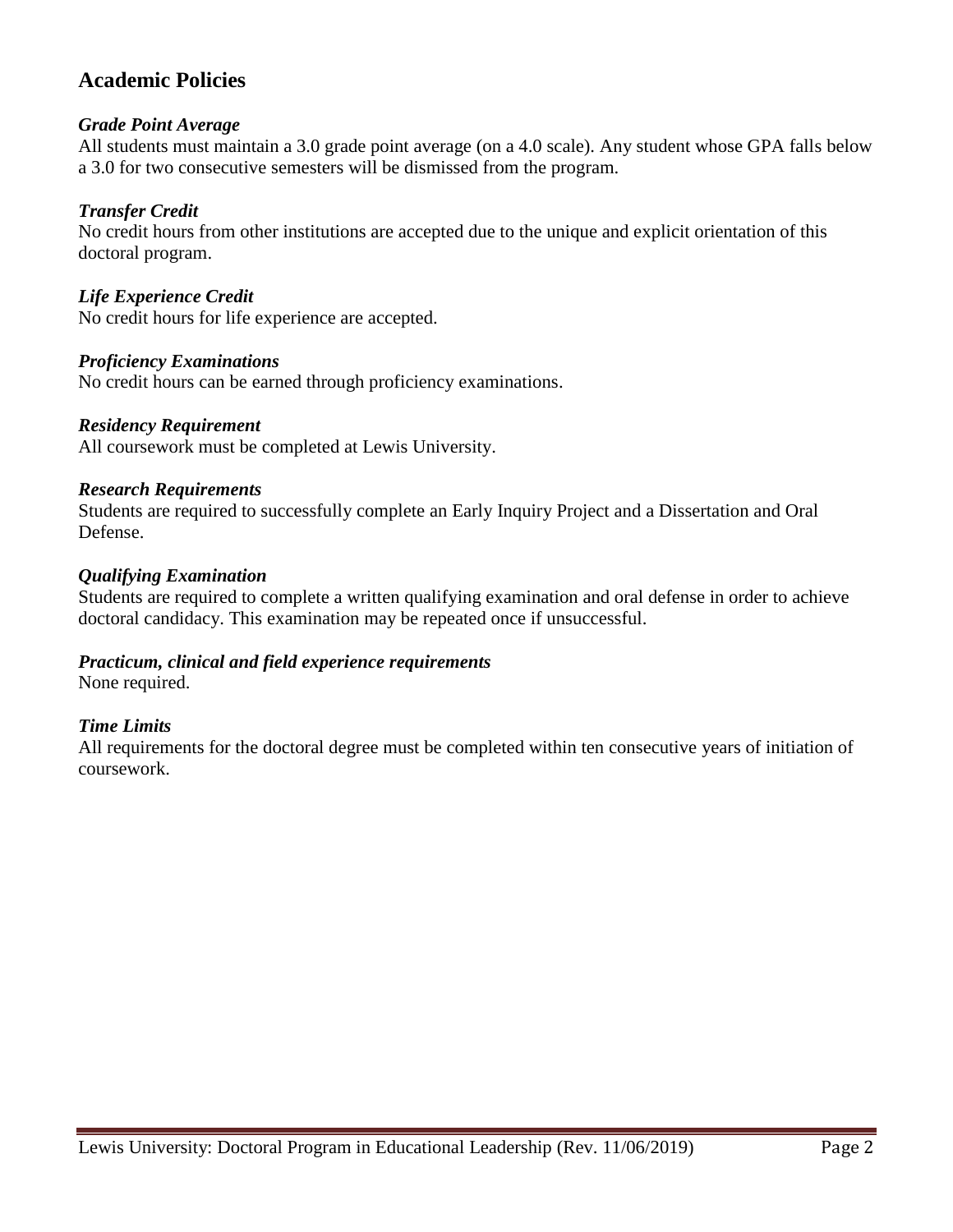## **Course Descriptions**

# **EDLD-71000** *Philosophical Foundations (3 credit hours)*

One of Simon Blackburn's (1999) three arguments for why philosophy is important is that the act of reflection or its absence impacts human action. This certainly applies to a wide variety of vocational spaces within the field of education. This course pursues the reflection–practice connection through a study of classical (e.g., Plato, Aristotle, Locke, Rousseau, Dewey) and contemporary (e.g., Nel Noddings, Maxine Greene, Jane Roland Martin, Richard Rorty) readings in philosophy of education.

# **EDLD-71200** *Theories of Critical Transformative Leadership (3 credit hours)*

This course will establish a critical theoretical orientation to leadership and develop an understanding of the politicized nature of leadership. An activist stance toward leadership will be examined by exploring human rights as a way of life and how leaders come to demonstrate their social, moral and political agency as they resist the status quo and promote equity and social justice.

## **EDLD-71500** *Foundations of Educational Inquiry (3 credit hours)*

The aim of this course is to familiarize students with the major theoretical traditions in social science and to develop an appreciation of the diverse forms of knowledge included within social science. The course will introduce students to the major epistemological stances and theoretical perspectives that shape current social research as well as the philosophical origins of these schools of inquiry.

## **EDLD-72200** *Ethical and Moral Studies in Education (3 credit hours)*

Following Bernard Williams' (1985) distinction between ethics and morality in *Ethics and the Limits of Philosophy*, this course examines the social aspects of leadership in moral terms using major writers in the tradition of political philosophy. Students will examine the philosophical texts that argue for and question social justice as an orientation in education leadership. This course aims to ground a critical approach to educational leadership in philosophical texts.

# **EDLD-72300** *Theories of Cultural Difference in Education (3 credit hours)*

Building on, yet going beyond typical discourses in diversity and education, this course examines a variety of theoretical schools of thought for the purpose of deepening understandings of cultural difference. These understandings will then be applied to the educative process in an effort to address marginalization and oppression.

#### **EDLD-72500** *Conceptualizing and Designing Research (3 credit hours)*

This course is designed to assist students in formulating, reformulating and pursuing their own theoretically informed research. Students will explore relevant bodies of literature that will inform their research, begin to navigate the process of crafting their inquiry and clearly articulate ways in which their proposed research will serve social justice.

# **EDLD-73100** *Critical Pedagogy and Assessment (3 credit hours)*

This course is built on the belief that both pedagogy and assessment should be used as tools of liberation. Following Peter McLaren, Joe Kincheloe and Paulo Freire (among others), it uncovers ways in which both pedagogy and assessment are complicit in the oppression of some groups and individuals and then examines approaches for teaching and learning that enables students to both navigate and challenge social realities.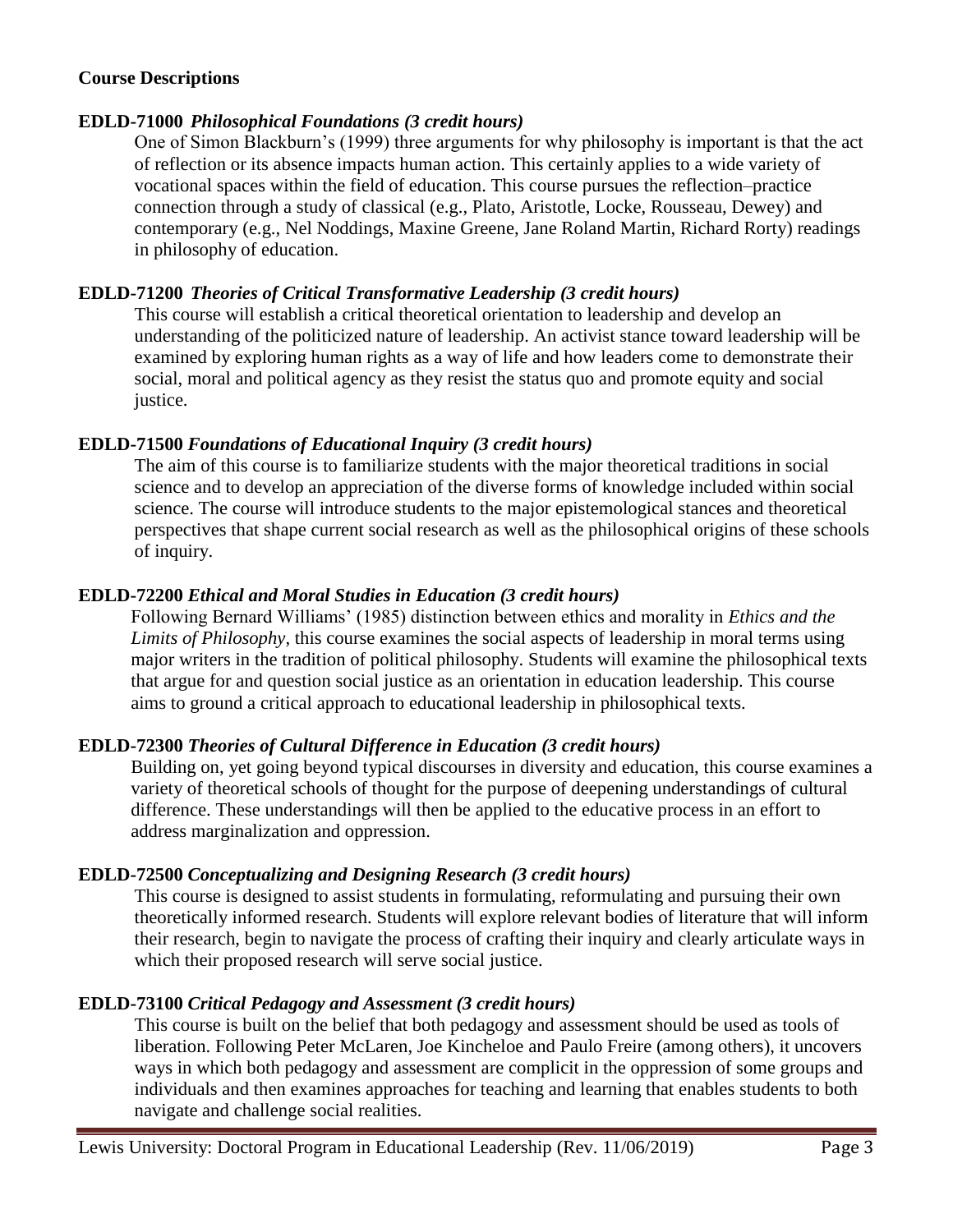## **EDLD-73500** *Qualitative Inquiry (3 credit hours)*

This course is designed to build a theoretical underpinning for critical qualitative research, which will include examining what is meant by critical epistemology. As this theoretical base is built, students will also begin to examine and put into practice the tasks of critical qualitative research.

# **EDLD-73700** *Curriculum Theory (3 credit hours)*

*Curriculum Theory* examines social and philosophical foundations of curriculum. It takes the position that curriculum as what students learn and the decisions made to determine it are never neutral and thus must be considered from the values and beliefs that make curricular programs rational. This course assumes a strong knowledge of the historical aspects of curriculum but seeks to understand the function of curriculum theoretically.

## **EDLD-73800** *Critical Perspectives in School Law (3 credit hours)*

In this course, students will deepen their understanding of current school laws and legal issues. Critical legal theory will also be explored which asserts the law is a collection of beliefs and prejudices that legitimize the injustices of society.

## **EDLD-74300** *Topics in Globalization and Education (3 credit hours)*

This course attempts to critically examine globalization and its confluence with education from a Lasallian perspective. It considers the connection between globalization and education at a general level to begin with, then moves to particular considerations within this confluence including popular culture, technology, postcolonialism, language and "marketization" (Apple, 2005).

## **EDLD-74500** *Program Evaluation (3 credit hours)*

*Program Evaluation* is fundamentally a search for, and claim about, quality and can not be a value-neutral process. This course will approach program evaluation as a tool for social change where the values of social justice, equity and emancipation are promoted. Students will study democratic, participatory and critical theories of evaluation and explore the ethical dimensions of this work.

# **EDLD-74600** *Theories of Institutional Transformation (3 credit hours)*

For more than three decades, the field of educational leadership has focused a great deal of attention on the problem of educational change, why teachers resist change and why it is difficult to diffuse innovations and "scale up" reforms beyond pilot projects. This course will take a different approach where students will examine current educational reforms in relation to the crisis of American democracy, develop a critical perspective on educational leadership and educational transformation and discuss what it takes to change the persistent patterns of differences in success among students grouped by race, ethnicity, culture, neighborhood, income of parents or home language.

# **EDLD-74700** *Organizational Theory (3 credit hours)*

In this course students examine schools as institutions from an organizational perspective. It surveys the field of organizational theory that has largely developed in business in order to better understand how schools function the way they do by turning to studies in business about organizational structure and culture. Students will develop the tools to look at organizational behavior from a variety of perspectives, which will provide a basis for understanding the status quo of any organization and the dynamics for change.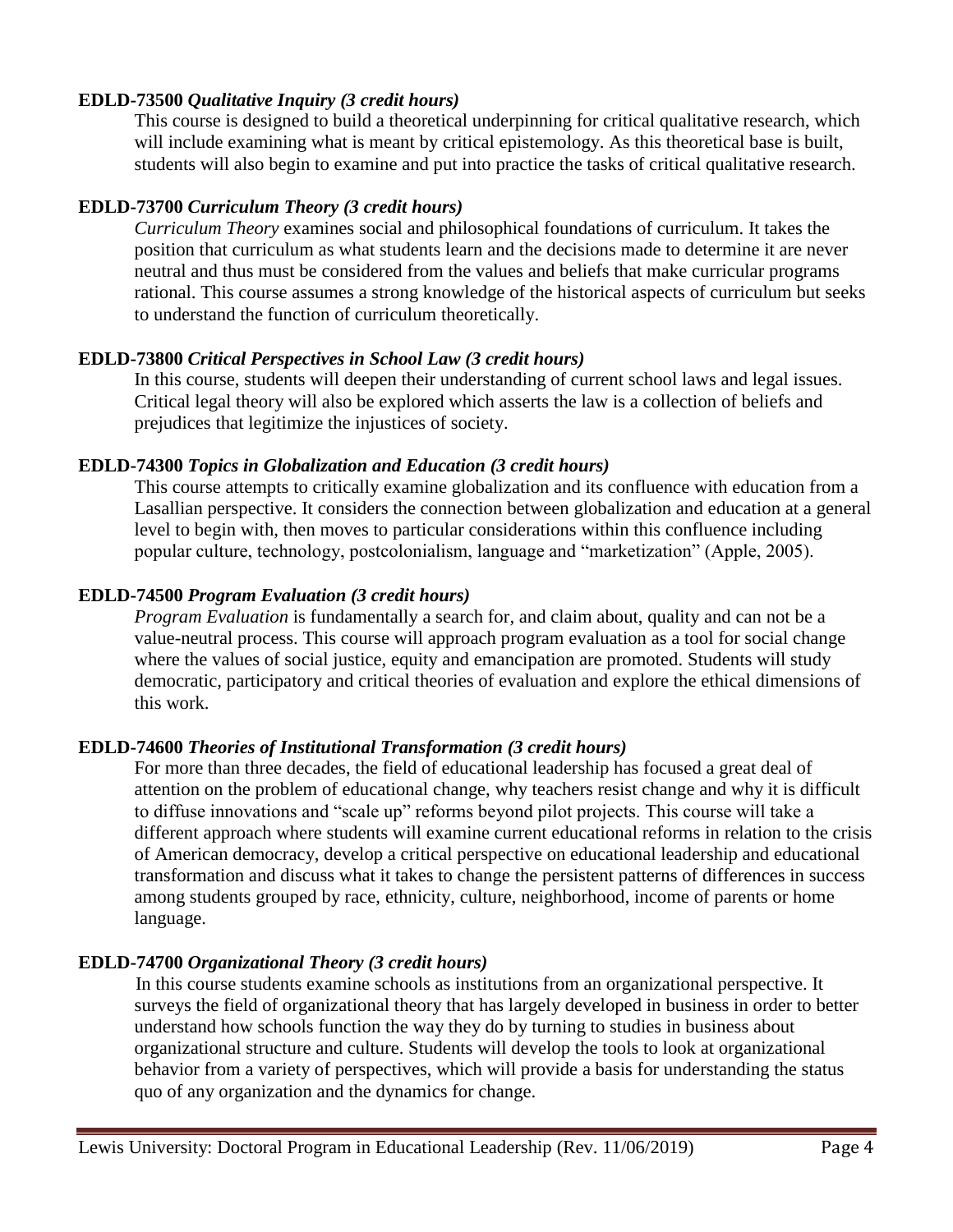# **EDLD-75700** *Policy Studies in Education (3 credit hours)*

This course aims to make students familiar with the issues in policy studies and the literature that has developed to address those issues. In so doing, this course also aims to provide students with analytical tools for critically evaluating policy. Specifically, we will examine the ways in which schools intersect with the state and how interest groups and politics affect that intersection.

## **EDLD-76000** *History of American Education (3 credit hours)*

This course traces the development of schooling in the US from the Common School movement and its antecedents to the present. It focuses diachronically on the dominant discourse that has provided the structure of thought for conceiving education as well as for historically and socially locating those at the margins of that discourse. Major movements and trends in education will therefore be considered in their social, economic and cultural contexts as a way to understand their "history."

## **EDLD-76500** *Quantitative Inquiry (3 credit hours)*

This course examines a variety of quantitative research designs and data collection and statistical analysis procedures appropriate to each.

#### **EDLD-77500** *Dissertation Seminar (3 credit hours)*

This course will support students in preparing, writing and defending their dissertation proposal.

## **EDLD-78500** *Dissertation (3 credit hours)*

Students will be supported by their Dissertation Director and committee during the year they are working on their dissertation. This course is repeated for a total of six credit hours.